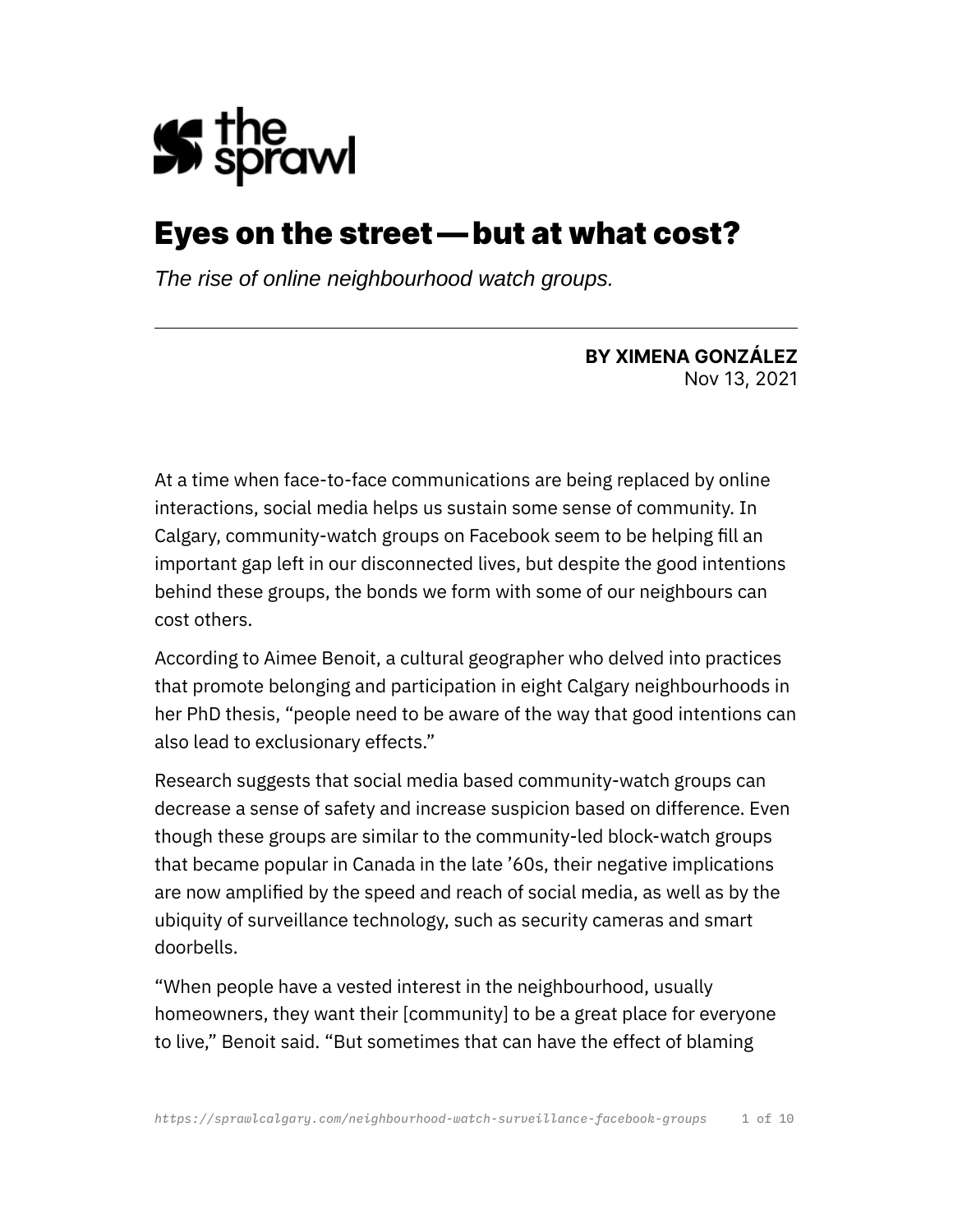certain individuals in the neighbourhood for decline, and that becomes an exclusionary process."

Indeed, according to Kevin Walby, an associate professor of criminal justice at the University of Winnipeg, neighbourhood watch groups aren't so much about community development as they are "about certain affluent members of a community banding together to protect property."

#### *People need to be aware of the way that good intentions can also lead to exclusionary effects.*

*Aimee Benoit, Cultural Geographer*

And this can have unintended consequences.

"More vigilance and more surveillance cause more harm because it's all channeled towards a police response," Walby said, noting that police aren't properly equipped to deal with the underlying issues of poverty, mental health and addiction.

### **Human eyes on street replaced by tech**

Under the guise of progressive urbanistic practices prescribed by Jane Jacobs, the need for "eyes on the street" has transformed into a form of lateral surveillance on social media that relies on residents reporting on anything and anyone they deem out of the ordinary in their communities.

But some argue that that's not necessarily what Jacobs meant when she first wrote about "eyes on the street" in 1961—especially when it comes to relying on cameras rather than on actual people, says Matt Patterson, an associate professor of urban sociology at the University of Calgary.

"In a neighbourhood where people's activities are always taking them out onto the sidewalk, people will feel like they're always in public," he said. "And that does two things. On the one hand, it makes people feel safer that there are other people around and are paying attention to them; [and] it also means that people feel held to some level of civility."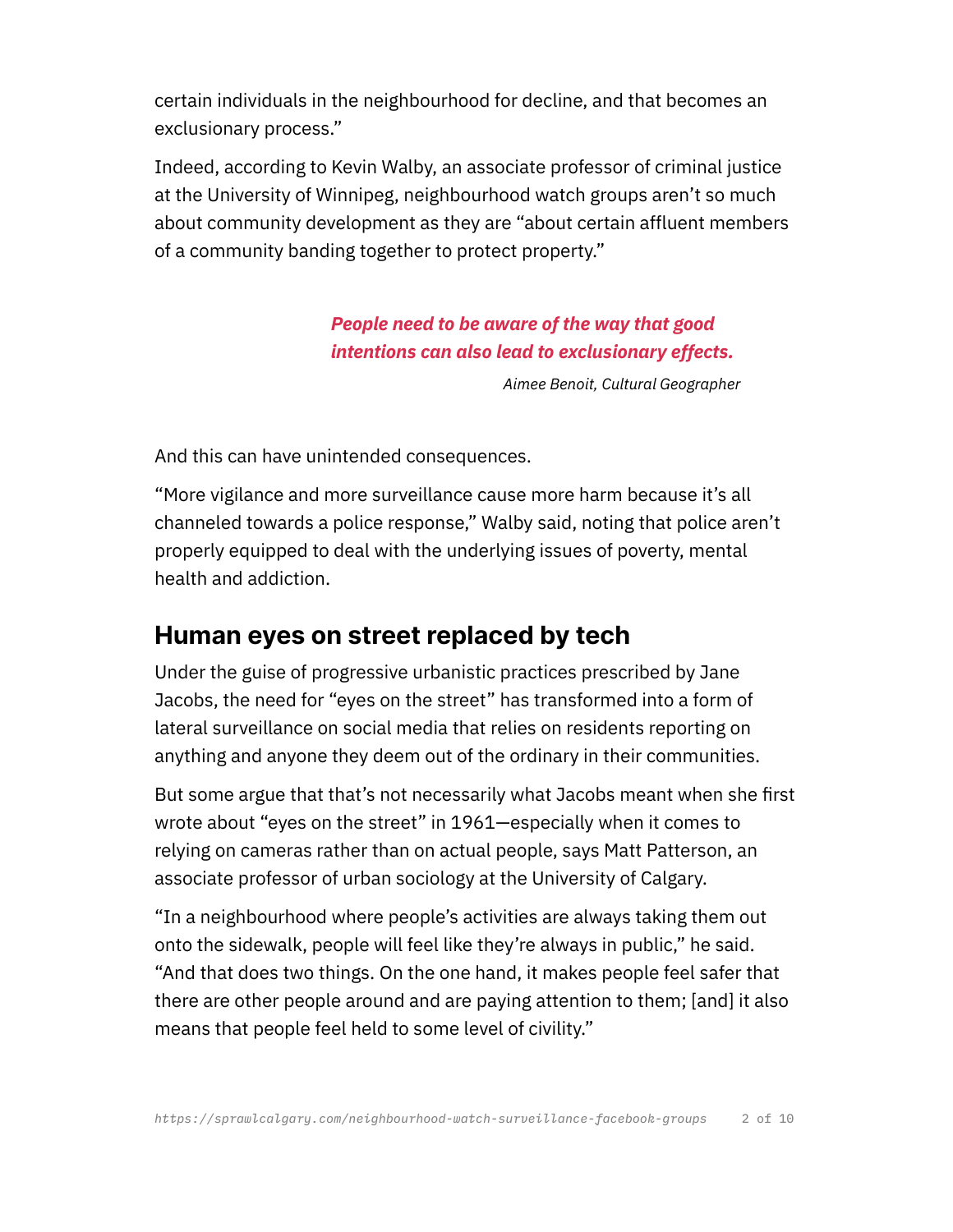In *The Life and Death of Great American Cities*, Jacobs wrote that "the safety of the street works best, most casually, and with least frequent taint of hostility or suspicion precisely where people are using and most enjoying the city streets voluntarily and are least conscious, normally, that they are policing."

> *It makes people feel safer that there are other people around and are paying attention to them.*

> > *Matt Patterson, University of Calgary*

Having activities take place in public, as Jacobs suggested, is meant to encourage pro-social behaviour, Patterson says.

"When there are lots of people around—not security guards, not security cameras, not police officers—just people sitting on the sidewalk, having a coffee, a storekeeper standing in the doorway waving to potential customers, a busker with a guitar; all these people just out doing their own daily stuff, that creates a feeling that there is a social order."

The shift away from spontaneous social activity to surveillance can cause a hyper awareness of crime among neighbours, whose suspicion increasingly grows and reinforces each other's fears.

### **Fighting social isolation through surveillance**

Tavis Settles and his family have lived in Coventry Hills in far north-central Calgary for nearly two decades, yet it wasn't until 2016 that he finally got to know his neighbours beyond a polite greeting from a distance.

"It was like a movie of suburbia," he recalled. "Five o'clock rolls in, all the kids are coming home, the mini-vans pull into the garage, the garage door goes down and nobody talks to each other."

Indeed, over the last six decades, our homes have become increasingly hermetic. Front porches have become smaller or disappeared altogether to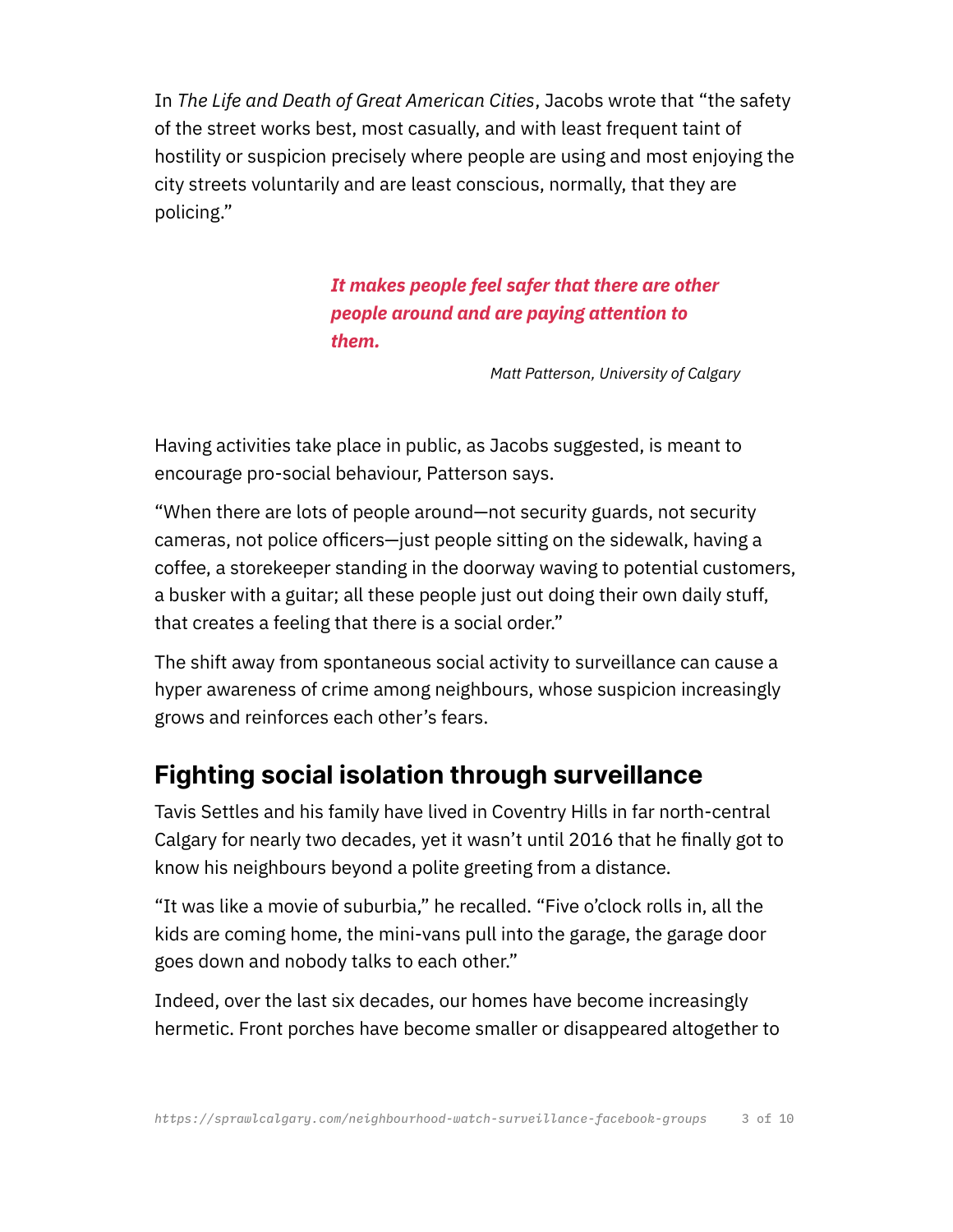give way to two-car garages, and a concern for privacy has taken our social lives (and our eyes) away from the street.

In his 1999 book, *A History of Domestic Space*, Peter Ward describes how design changes reflected a switch in the values of Canadians, writing that "the front of the house has migrated to the back, the living and dining rooms cut off from the street by the garage."

#### *The mini-vans pull into the garage, the garage door goes down and nobody talks to each other.*

*Tavis Settles, Building Safer Communities Block Watch*

But as our lives withdrew from the public eye in car-centric neighbourhoods, we've tried to maintain our sense of safety by installing security cameras, smart doorbells, and by joining community-watch groups in our neighbourhood where we can share concerns about crime—which is what Settles did about seven years ago.

When his security cameras revealed an unsettling incident in his backyard, Settles organized to form the first Facebook-based block-watch group in his neighbourhood, Building Safer Communities Block Watch. "The [incident] that really spooked me was we had some guy come into our yard and leave the gates open, which let the dogs out," he said.

Settles's fears were echoed by his neighbours, who were quick to join the group to share safety concerns and report suspicious activities taking place all over the neighbourhood. Posting to the group encourages others to do the same as soon as something happens, Settles says, noting that doing this gives residents a sense of conclusion and validation.

"What we've noticed is not only does it encourage reporting, but it closes the loop. And I think that's the critical thing that's missing with Calgary police right now."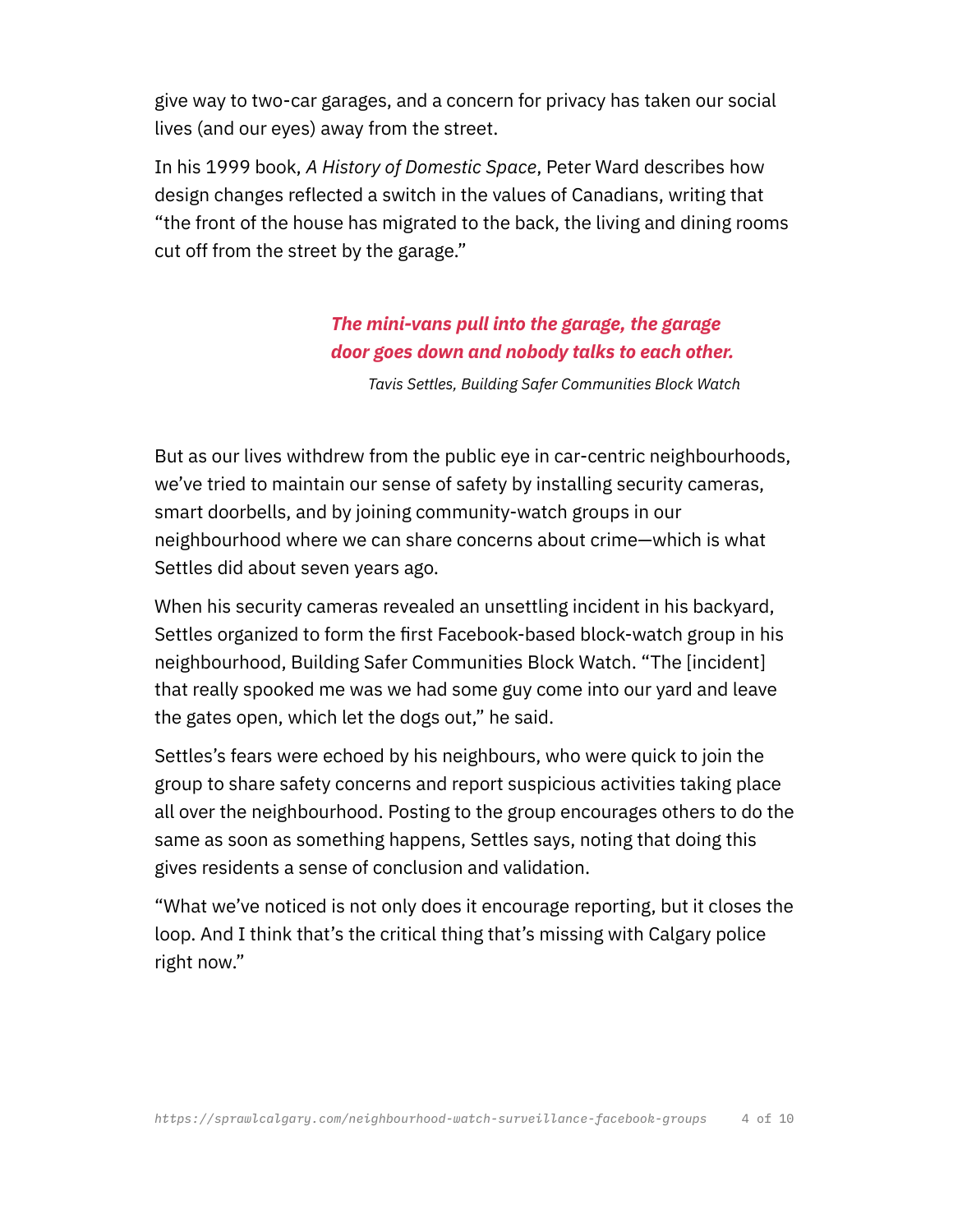## **A popular model expands throughout city**

After its creation in 2016, the popularity of Settles's group grew quickly, and by 2017 Building Safer Communities Block Watch had expanded its reach beyond Coventry Hills to residents from adjacent communities within the Northern Hills area in north central Calgary.

With support from both the Northern Hills Community Association—where Settles is president—and a community resource officer of the Calgary Police Service's District 7, Settles says the group's reports helped reduce the number of transgressions in the Northern Hills area.

Word of their success spread across the city. Today, Building Safer Communities Block Watch helps manage Facebook groups in 22 Calgary communities, five of them located outside of District 7, including the Bridgeland-Riverside Eyes on the Street group, which Settles describes as a model of success.

But despite data showing minor reductions in the number of property crimes so far in the Northern Hills neighbourhoods, research suggests the influence of these groups on long-term crime prevention is limited.

> *As a society, and as communities, we have to ask ourselves: How do we want to address those minor transgressions?*

> > *Kevin Walby, University of Winnipeg*

What surveillance does is displaces transgression to adjacent neighbourhoods, Walby says.

"You can increase a police budget, you can have more policing, you can have more surveillance, and have almost no impact on rates of crime or transgression," said Walby. The reason is that surveillance doesn't address the root causes of petty and property crime: poverty, inequality, addictions and lack of affordable housing.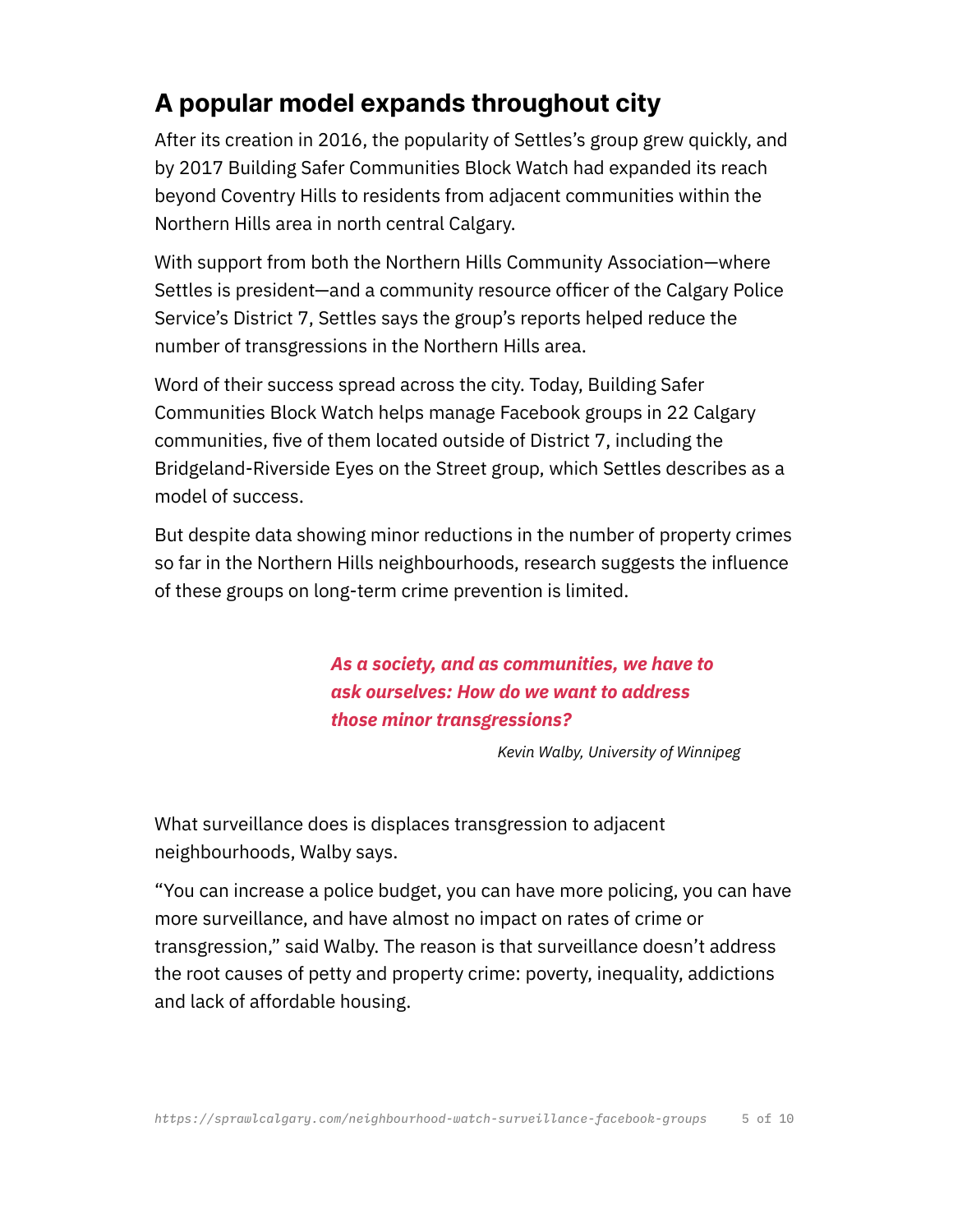"If we decrease inequality by giving people access to housing, to education, to jobs, to education, that will be actually the number one strategy to reduce transgression, and it will be long term," Walby said.

## **A way to form social bonds**

Crime issues aside, these online groups can serve an important social function in neighbourhoods.

"One of the key drivers behind why the group wanted to do this is that we wanted to know our neighbours," Settles said. "We wanted to know [what] was going on, and we truly wanted to put the sense of community back in the community."

This sense of community, however, can come at the expense of excluding, and even endangering, others.

Benoit says community cohesion can be a double-edged sword. "Belonging has a strong dimension of power relations," she said.

"It can be an inclusive thing where people from diverse walks of life can feel included, but it can also be very exclusive."

#### *Belonging has a strong dimension of power relations.*

 *Aimee Benoit, Cultural Geographer*

The speed and reach of reports via social media can also increase the perception of transgression, even when crime rates aren't actually increasing in an area.

"The idea of some of these groups is to fill the security gaps," Walby said. "And they're acting in response to some perceived harm; sometimes the harm might be something like destruction of property, or maybe there's a break and enter."

Building Safer Communities Block Watch encourages residents to report all suspicious activity to the police.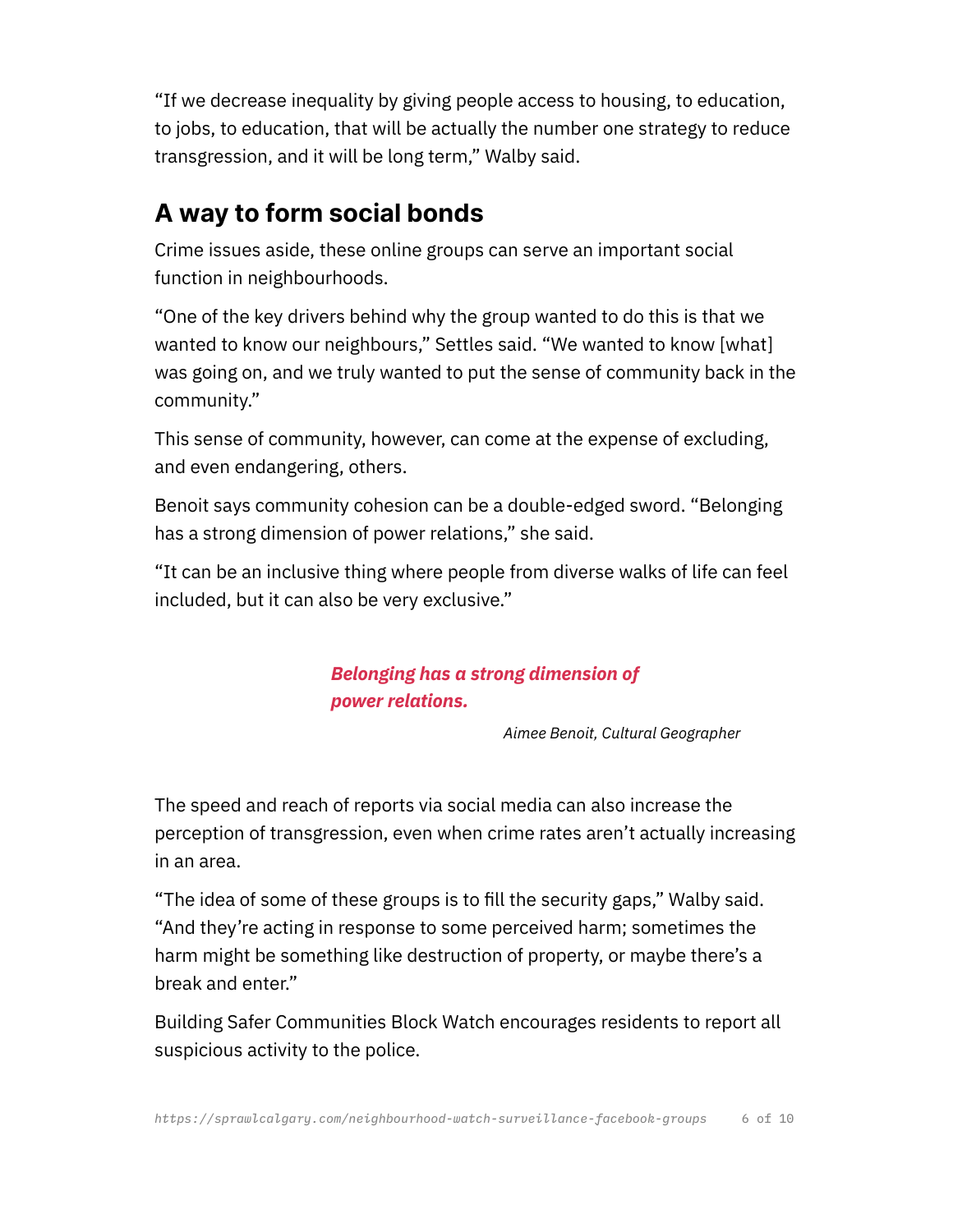But what is to be deemed suspicious in one's neighbourhood?

Research shows that the hyper-vigilance promoted in these groups can lead residents to identify as suspicious a broad range of behaviours and even appearance.

In his research, Walby has found that neighbourhood watch groups frequently reported on people who "didn't seem to belong" rather than actual transgressors. "So it's not even actual harm, but perceived harm," Walby said.

Settles himself had his photo taken and shared on the community's Facebook group while walking his dog one night.

"There's this guy with a massive dog and he's checking neighbours and checking stuff, should we call this in?" he remembered reading in a Facebook post, to which he replied, "Yeah, absolutely you should. That was me, but please call it in."

## **Building safer communities—but for whom?**

If you are a white, middle-aged, cis-gender man, having the police called on you may seem inconsequential, but this is not the case for marginalized populations. "Maybe they call the police on that person. That person could be arrested or shot—that's not decreasing the harm," Walby said.

Even marginalized populations have embraced community-watch groups on social media. In Abbeydale, where Michelle Robinson lived for 16 years, neighbours actively engage in the same type of surveillance encouraged by the Building Safer Communities Block Watch—despite belonging to racialized or marginalized communities themselves.

"It's really demeaning to see it, because a lot of the people who are saying these things are very much the people that could be in that position in six months," said Robinson, a Sahtu Dene activist and host of the Native Calgarian podcast.

In Abbeydale, neighbours are encouraged to call the police if they see anything suspicious, which, Robinson says, could be just about anything.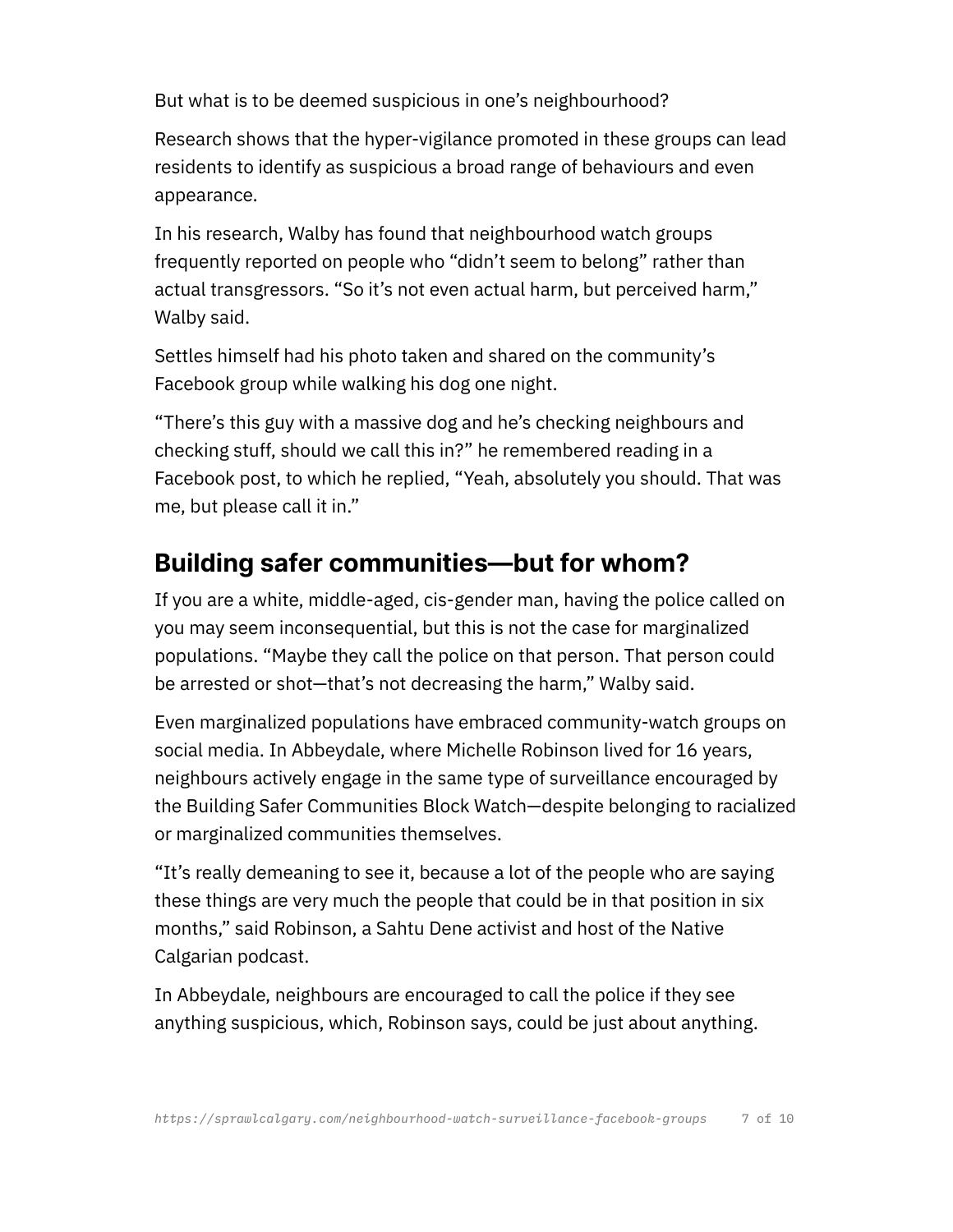"If they have a motion camera that shows the face of somebody who maybe took a package off of their doorstep, they will post something about that," she said, noting that racist connotations and stereotypes can run rampant depending on the preferences of the group's administrators.

> *A lot of the people who are saying these things are very much the people that could be in that position in six months.*

> > *Michelle Robinson, Native Calgarian podcast*

But the social connection fostered by these groups can be hard to resist.

"I used to be able to walk my dog in about 15, 20 minutes, because I wouldn't be able to talk to any of the neighbours," Settles said. Now walking the dog takes him at least an hour, as he's gotten to know more neighbours better.

For Settles, the crime watch aspect of these groups is essential to give neighbours "a grounding sense of commonality," as well as a sense of purpose.

"When it comes to wanting to live in a safer community, and wanting to build up a safer community, there's no hesitation [regardless of] race, creed, background, education level, or politics," he said. "So when you start from that premise, it gives you the ability to build that sense of community and start collaboration."

And this is not necessarily a bad thing.

"The desire to belong and the desire to have a community is a good thing," Walby said.

"But there are other ways to go about seeking it. Instead of monitoring, criminalizing, excluding, what if the community had a mutual-aid project? There are lots of ways to have belonging without having surveillance."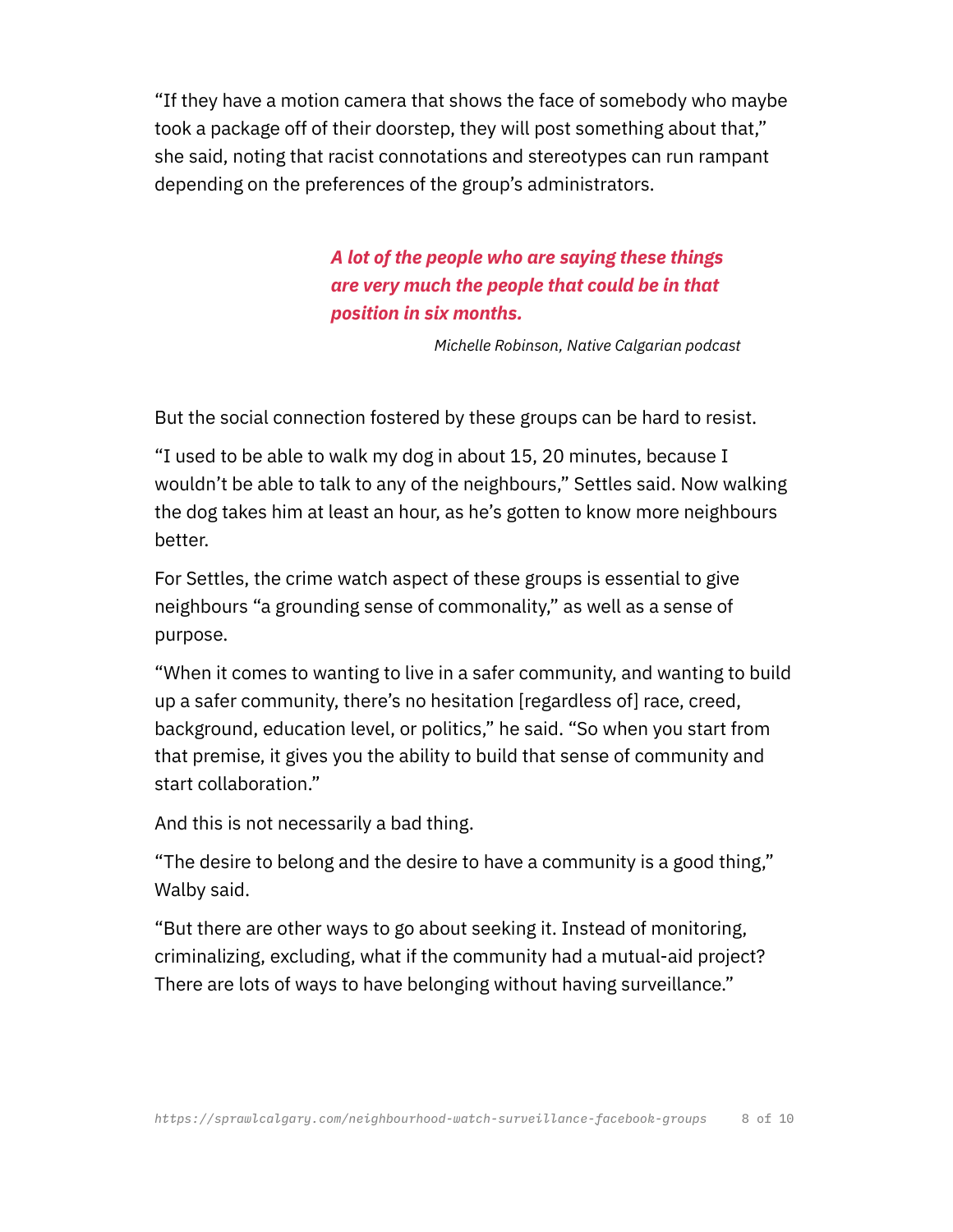## **Ideally, community associations can play a role**

Benoit believes that community associations have the potential to foster alternatives—but they have to be intentional about it.

"[Community associations] can work to be more inclusive, and help people feel a greater sense of belonging, or they can feed an exclusionary dynamic depending on the extent to which they work to reach out and make sure that they're both hearing from and representing a fuller range of people in their neighbourhoods," she said.

Leslie Evans, executive director of the Federation of Calgary Communities (FCC), says "building a sense of belonging is at the core of everything that we talk about in terms of the mandate of community associations."

However, there's one big obstacle: funding.

For most Calgary community associations, "money is always a barrier," Evans said. "They have no steady income. There's no operating dollars that are given to community associations."

> *Building a sense of belonging is at the core of everything that we talk about in terms of the mandate of community associations.*

> > *Leslie Evans, Executive director, Federation of Calgary Communities*

Many community associations can't afford paid staff or office equipment, and some don't even have a community hall to rent out and raise funds, or to offer programming. Larger community associations such as Hillhurst-Sunnyside and Bowness have social service funding or are registered charities, Evans noted, "so they can access funds that most of our communities cannot."

To spearhead inclusive projects that benefit all residents, support social cohesion, and address crime at its roots, funding is essential for community associations.